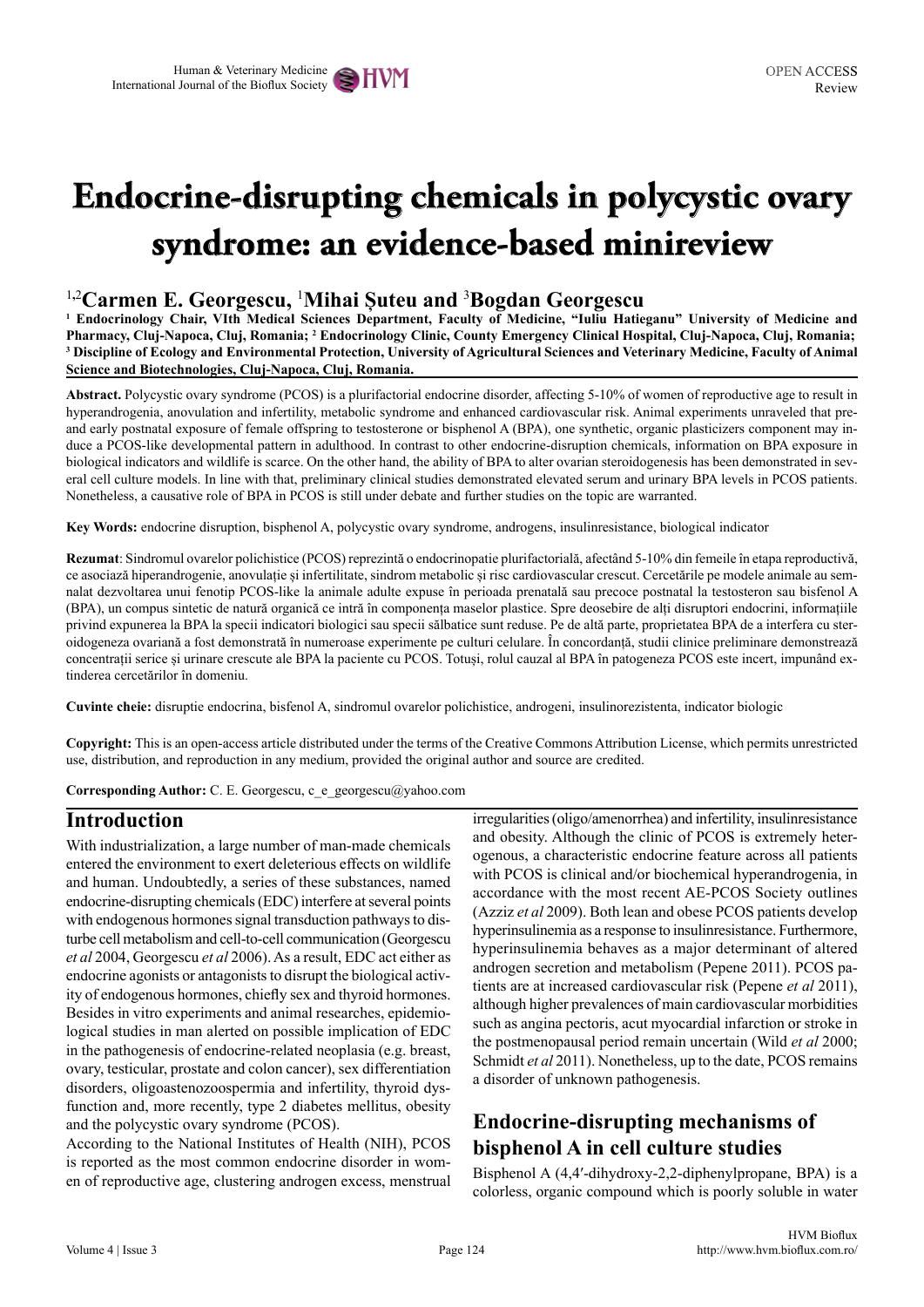but highly lipophilic and constitutes one main component of polycarbonate plastics and epoxy resins and, hence, one of the most widely spread EDC worldwide. It leaches from baby-bottles, particularly when subjected to temperatures above 50°C, reusable water bottles and food-containers, water supply pipes, cardboards, compact-discs etc. Traditionally, BPA acts estrogenmimetic (xenoestrogen) as a ligand of estrogen receptors (ERs) in various tissues, to induce specific, estrogen-dependent genes expression. Apart from direct activation of ER-α, there is evidence of BPA activation of non-classical transduction pathways such as the membrane-bound GPR30, a protein which belongs to the G-protein coupled class of receptors (Thomas *et al* 2006). In a similar fashion in which ERs are bound and activated, BPA appears to bind to GPR30 and induce estrogen-like effects (Thomas *et al* 2006). BPA functions as a ligand for both ER-α and ER-β but, notably, different types of coactivators expression may vary in dependance to the type of receptor bound. Therefore, it has been proposed that differences in the ability of ER- $\alpha$  or ER- $\beta$ to recruit coactivators may be involved in the tissue-specific responses subsequent to BPA exposure (Whetherill *et al* 2007). It is suspected that BPA may additionally function as a ligand for the estrogen-related receptor-gamma (ERR-gamma), an orphan nuclear receptor with high constitutive activity (Takanyanagi *et al* 2006) and for the aryl hydrocarbon receptor (AhR), a quasiubiquitary transcription factor strongly activated by numerous xenobiotics including BPA, polychlorinated dibenzodioxins, polychlorinated biphenyls, polycyclic aromatic hydrocarbons, benzopyrene etc. (Swedenborg *et al* 2009). The AhR interplays with other hormones receptors and hormones signal transduction pathways, including the ER, thereby contributing to endocrine-related effects of BPA.

In order to test for estrogenicity, proliferation studies on an estrogen-dependent cell line such as the human breast cancer cell line MCF-7 (E-SCREEN test) can be used. The E-SCREEN test is based on the dose-response relationship between the proliferation of MCF-7 cells and the amount of estrogen to which the cells are exposed. By comparing the effects of an xenoestrogen and estradiol, the relative estrogenic potency of a compound can be determined. Estrogen effects on human breast cancer cells can also be monitored after transfection of cells with an ER-mediated luciferase gene construct (Legler *et al* 2002). Moreover, under laboratory condition, BPA was able to transform the human breast epithelial cells MCF-10F which are ER-negative into ER-positive (Fernandez *et al* 2010). In microarray studies, BPA induces a specific gene expression pattern, with up-regulation of oncomiR-21 by both estradiol and BPA, consistent with increased expression of miR-21 from breast cancer biopsies (Sempere *et al* 2007). Inhibition of testicular steroidogenesis by BPA has been linked to its intervention as androgen antagonist (Akingbemi *et al* 2004).

Apart from breast cancer cells, BPA enhances insulin production by β-pancreatic islet cells and inhibits adiponectin release from adipocytes (Hugo *et al* 2008). Exposure of 3T3-L1 adipocytes to various concentrations of BPA was associated with increased adipogenesis (Taxvig *et al* 2012), however, the intimate mechanisms by which BPA promotes adipogenesis are less clear. While expression of PPAR-gamma in various adipocytes culture models remains unchanged (Taxvig *et al* 2012) or even decreased (Yee *et al* 2012), in a recent study of human visceral adipocytes exposure to BPA it was established that even at the lowest concentration employed (i.e. 10 nM), an increase in PPAR-gamma and lipoprotein lypase mRNA expression was induced (Wang *et al* 2012). Concomitantly, by acting upon the glucocorticoid receptor, BPA significantly enhanced mRNA expression and enzymatic activity of type 1 11-β-hydroxyster oiddehydrogenase, an enzyme responsible of cortisone to hormone-active cortisol conversion in the adipose tissue (Wang *et al* 2012). Experimental work revealed BPA may disrupt thyroid hormones activity by preventing the binding of T3 to thyroid hormones nuclear receptor, nonetheless, its affinity for this receptor is severalfold lower than its affinity for ERs (Moriyama *et al* 2002). In addition, inhibition of adiponectin and enhanced release of pro-inflammatory cytokines TNF-α and IL-6 from human adipocytes may be added as contributive mechanisms to endocrine disruption caused by BPA (Hugo *et al* 2008, Ben Jonathan *et al* 2009).

### **Exposure to bisphenol A in wildlife and laboratory animal studies. The relevance of biological indicators**

In contrast to other EDCs, reports on the effects of BPA contamination in wildlife are scarce, mainly due to lack of massive, accidental exposure. As for other EDC, the consequences of BPA exposure have been studied in several kinds of species used as biological indicators in the evaluation of endocrine disruption (Georgescu *et al* 2005, Georgescu 2006). Of vertebrates, fish and amphibians were largely studied. In accordance to the estrogen-like biological activity of BPA, exposure was followed by increased vitellogenin (VTG) mRNA levels in the liver and VTG protein production, to attest for feminization in numerous species such as the carp, the fathead minnow or the rainbow troat (Lindholst *et al* 2001; Mandich *et al* 2005, Brown *et al* 2005), however, effects were reported at concentrations above those usually reported in aquatic environments. At lower levels, the circulating estrogen to androgen ratio is diminished, probably due to aromatase activity inhibition (Crain *et al* 2007). Phenotypically, exposure to BPA has been shown to determine sexual ambivalence, alterations in the spermatogenesis process with abnormal sperm quality, anovulation and delayed breeding (Mandich *et al* 2007). Early exposure of *X. laevis* embryos to BPA (before stages 9-10 of development) affects the survival rate and exerts teratogenic effects whereas later exposure may cause feminization and sex revearsal with elevated VTG synthesis (Oehlmann *et al* 2009). In addition to that, in amphibians, BPA interferes with T3-induced expression of both thyroid hormone receptors α and β (Iwamuro *et al* 2006), even at low levels (i.e. µg l−1), thereby promoting tissue resistance to thyroid hormones.

# **Implication of Bisphenol A in human health**

Mounting evidence points out towards a potential implication of xenoestrogens including BPA in the complex pathogenesis of hormone-related neoplasia, in particular of the breast, the ovary and the prostate. Nevertheless, most of studies are based on mechanistic designs in various cell cultures and animal models whereas epidemiological data in humans are practically lacking.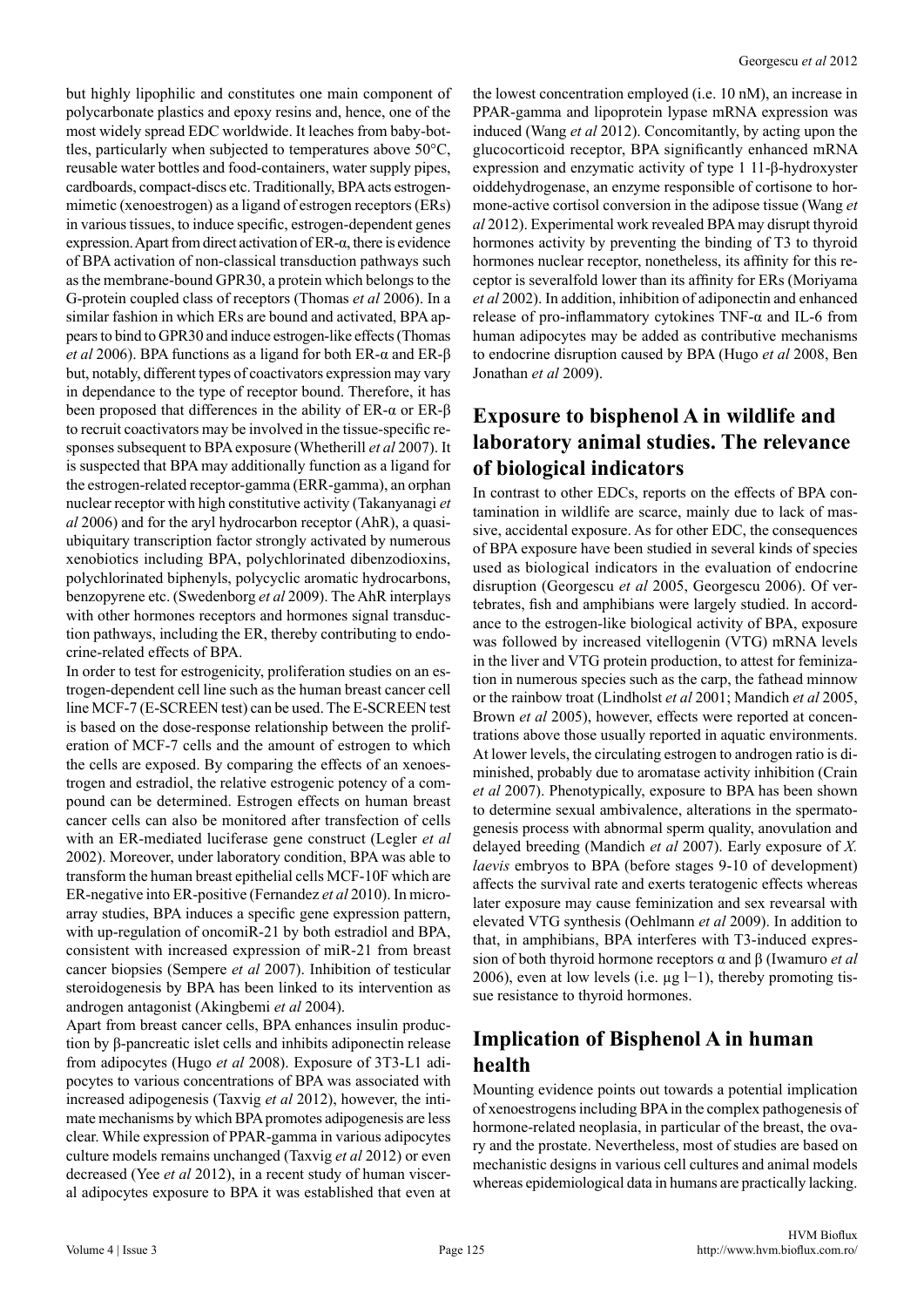

Figure 1. Mechanisms of bisphenol A (BPA)-induced endocrine disruption relevant to the pathophysiology of polycystic ovary syndrome (PCOS). A prerequisite for the development of PCOS-like features is fetal and/or early neonatal exposure to BPA. Increased testosterone production and activity and low testosterone clearance explain hyperandrogenia induced by BPA, however, the relationship is reciprocal since testosterone impairs BPA clearance. BPA also interferes with estrogen hormone receptors and glucocorticoid hormone receptor to promote increased adiposity with insulin resistance and estrogen-like effects on hormonesensitive organs. Thyroid hormone binding to the thyroid hormones receptor is impaired.

In mouse studies of breast cancer, either by concomitant fetal exposure to BPA or by postpartum-induced mammary carcinogenesis models, BPA exposure significantly increases breast cancer risk (Vandenberg *et al* 2007, Lozada *et al* 2011). In Wistar rats, BPA leads to increased susceptibility to carcinogen-induced mammary tumors, even though no spontaneous tumors were observed (Betancourt *et al* 2010). Consistent with in vitro studies, epidemiological evidence of BPA playing the role of an obesogen begin to accumulate. In that sense, few large observational studies suggest associations of urinary BPA with abdominal obesity and insulin resistance (Carwile *et al* 2011, Wang *et al* 2012). In a clinical research, Lang *et al* (2008) found a positive relationship between high BPA exposure and the development of type 2 diabetes and cardiovascular disease in humans. In a more recent survey, including a large group of apparently healthy persons in a follow-up of more than ten years, a higher urinary BPA excretion was related to coronary artery disease incidence in multivariate adjustments, independently of traditional cardiovascular risk factors (Melzer *et al* 2012), although neither the significance nor the mechanism of this association is yet clarified.

# **Bisphenol A in the pathogenesis of polycystic ovary syndrome: new perspectives on environmental determinants of endocrine disorders**

The concept of in utero exposure to abnormal hormone environment playing a role in the etiopathogenesis of PCOS developed

from animal studies showing that fetal exposure to androgen excess is associated with PCOS features in pubertal primates (Eisner *et al* 2002). Likewise, sheep exposure to testosterone excess during the fetal stage of development results in adult animals in features that closely resemble to the PCOS phenotype: hyperandrogenism, blunted preovulatory LH surge and cycle defects, low fertility, hypertension and insulinresistance. Interestingly, in the same research, only testosterone but not dihydrotestosterone administered prenatally was able to induce the abovementioned phenotype, hence, a physiopathologic role for aromatase, the enzyme involved in testosterone conversion to estradiol, is suspected (Padmanabhan *et al* 2010). Further, the potential role of BPA as a determinant of PCOS was raised by evidence that exposure of rats to high BPA levels immediately after birth, during brain differentiation, was followed by altered GnRH secretory pulses in addition to anovulation and increased ovarian testosterone production during adulthood (Fernandez *et al* 2010). Animals showed a polycystic ovaries appearance and were infertile (Fernandez *et al* 2010). In sheep, prenatal exposure to BPA, which resulted in maternal levels which approximated twice the highest levels found in human maternal circulation, led to reproductive anomalies in offspring characterized by altered preovulatory LH peak and elevated FSH and LH levels (Padmanabhan *et al* 2010) that are alike to endocrine abnormalities noticed in patients with PCOS. In clinical, observational studies, serum BPA concentration was reported as significantly higher in women with PCOS compared to healthy women (Takeuchi *et al* 2002, Kandaraki *et al* 2011) both of the lean and the obese phenotypes (Kandaraki *et al* 2011). Moreover, a positive correlation of serum BPA with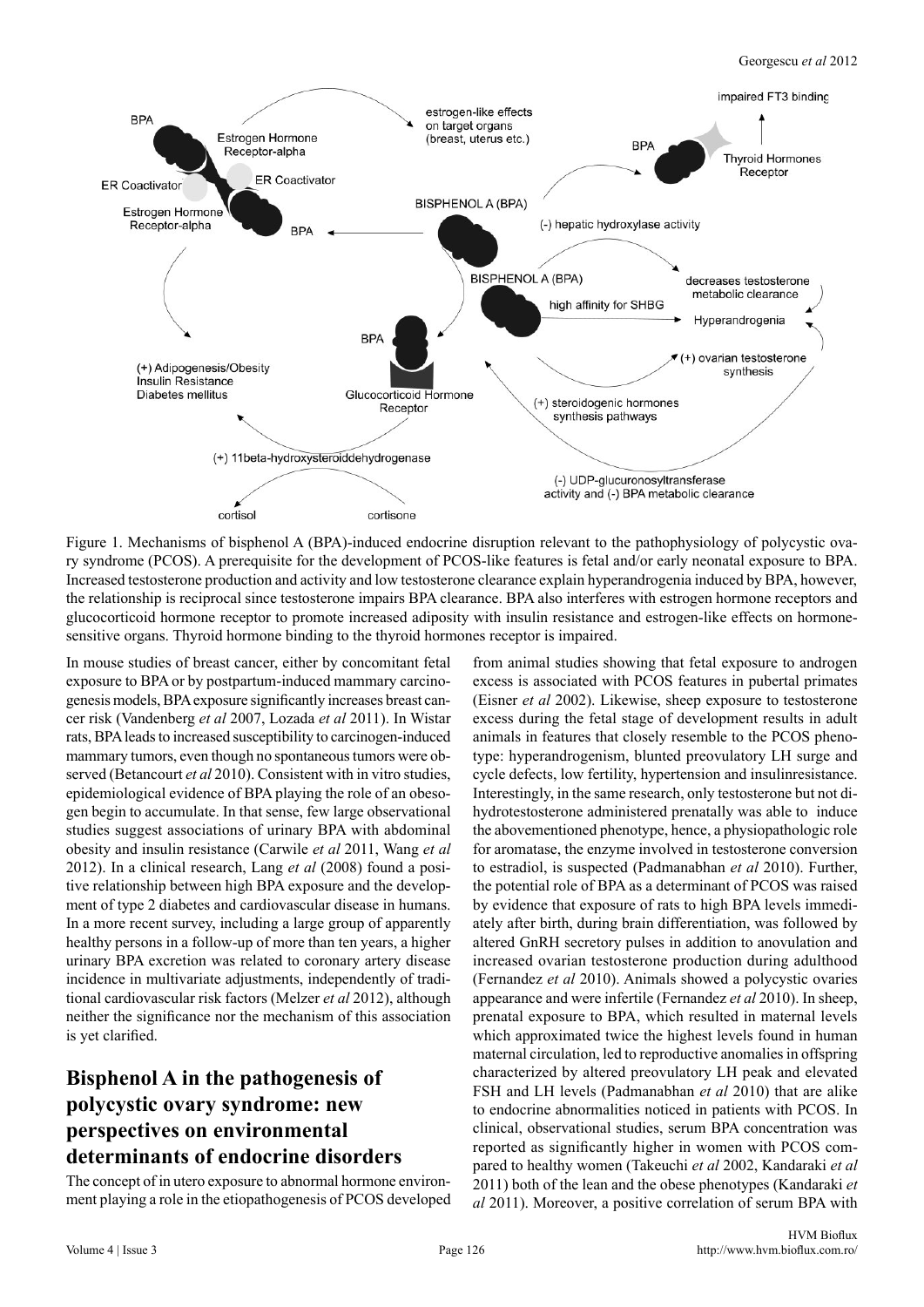androgen excess as determined by total and free serum testosterone and serum androstendione was observed (Takeuchi *et al* 2002, Kandaraki *et al* 2011) as well as with the degree of insulinresistance (Kandaraki *et al* 2011).

Apart from endocrine dysregulation, several lines of evidence show that women with the PCOS associate chronic low-grade inflammation and elevated risk of metabolic syndrome, liver dysfunction and cardiovascular disease (Ilie *et al* 2010, Ilie *et al* 2012). High-sensitivity C-reactive protein, a traditional inflammation marker, insulin resistance and the ultrasonographic pattern of hepatic steatosis in patients with PCOS appear to be closely related to serum BPA levels, independently of obesity (Tarantino *et al* 2012).

The maternal-fetal placental unit plays a capital role in fetal metabolism (Georgescu *et al* 2011). Detectable BPA concentrations have been confirmed in maternal serum and ovarian follicular fluid as well as in fetal plasma thus indicating transplacental passage of the compound (Schönfelder *et al* 2002). As with other EDC (Georgescu *et al* 2011), continuous contaminaton takes place after birth since about 95% of children and adults test positive for BPA contamination, a phenomenon linked to its widespread use. The relevance of increased BPA load in women with the PCOS to the physiopathological course of the syndrome remains unclear, mostly because of the reciprocal relationship between BPA and androgen hormones. In vitro, rat ovarian theca-interstitial cells exposed to BPA synthesize excessively testosterone (Zhou *et al* 2009), a finding which is in agreement with the development of PCOS-like syndrome after both pre- or neonatal exposure of animals to BPA (Newbold *et al* 2009, Fernandez *et al* 2010). It appears that BPA intervenes by up-regulation of the activity of enzymes involved in the steroidogenic pathway to accelerate androgen production (Zhou *et al* 2009), a finding previously reported as an intrinsec defect in patients with PCOS (Nelson *et al* 2001). Additionally, BPA decreases the activity of enzymes involved in testosterone metabolic pathways and exhibits affinity for sex hormone-binding globulin (SHBG) and temporarily increases the levels of serum free testosterone (Hanioka *et al* 1998). On the other hand, androgens clearly influence BPA metabolism by impacting on BPA clearance by hepatic uridine diphosphate-glucuronosyltransferase activity, thereby increasing serum levels of BPA (Takeuchi *et al* 2006) (Fig. 1).

## **Conclusions**

To conclude, experimental and some epidemiological data unravel the link between BPA contamination and PCOS. Nonetheless, several questions remain unsolved. Future studies should clarify if the association between exposure to BPA and PCOS is based on a cause-effect relationship and if so, what cumulative exposure dose cutoff has to be considered. Apart from endocrine abnormalities, there is unclear if the association of serum BPA with insulinresistance, metabolic alterations and chronic inflammation is due to BPA per se or rather circumstantial. As BPA is part of EDCs acting as obesogens, increased exposure to this compound presumably contributs to the aggravation of obesity and androgen excess in women with PCOS, thereby entertaining a vicious physiopathological circle in PCOS.

#### **Acknowledgements**

This work was supported by the Ministry of Education and Research grant PNCDI II 41\_068/2007-2010.

#### **References**

- Akingbemi, B. T., Sottas, C. M., Koulova, A. I., Klinefelter, G. R., Hardy, M. P., 2004. Inhibition of testicular steroidogenesis by the xenoestrogen bisphenol A is associated with reduced pituitary luteinizing hormone secretion and decreased steroidogenic enzyme gene expression in rat Leydig cells. Endocrinology 145:592–603.
- Azziz, R., Carmina, E., Dewailly, D., Diamanti-Kandarakis, E., Escobar-Morreale, H. F., Futterweit, W., et al, 2009. Task Force on the Phenotype of the Polycystic Ovary Syndrome of The Androgen Excess and PCOS Society. The Androgen Excess and PCOS Society criteria for the polycystic ovary syndrome: the complete task force report. Fertil Steril 91(2):456-88.
- Ben-Jonathan, N., Hugo, E. R., Brandebourg, T. D., 2009. Effects of bisphenol A on adipokine release from human adipose tissue: Implications for the metabolic syndrome. Mol Cell Endocrinol 304:49–54.
- Betancourt, A. M., Eltoum, I. A., Desmond, R. A., Russo, J., Lamartiniere, C. A., 2010. In utero exposure to bisphenol A shifts the window of susceptibility for mammary carcinogenesis in the rat. Environ Health Perspect. 118(11):1614-19.
- Brian, J. V., Harris, C. A., Scholze, M., Backhaus, T., Booy, P., Lamoree, M., et al, 2005. Accurate prediction of the response of freshwater fish to a mixture of estrogenic chemicals. Environ Health Perspect 113(6):721-28.
- Carwile, J. L., Michels, K. B., 2011. Urinary bisphenol A and obesity: NHANES 2003-2006. Environ Res. 111(6):825-30.
- Crain, D. A., Eriksen, M., Iguchi, T., Jobling, S., Laufer, H., LeBlanc, G. A., Guillette, L. J. Jr., 2007. An ecological assessment of bisphenol-A: evidence from comparative biology. Reprod Toxicol 24(2):225-39.
- Eisner, J. R., Barnett, M. A., Dumesic, D. A., Abbott, D. H., 2002. Ovarian hyperandrogenism in adult female rhesus monkeys exposed to prenatal androgen excess. Fertil Steril 77(1):167-72.
- Fernández, M., Bourguignon, N., Lux-Lantos, V., Libertun, C., 2010. Neonatal exposure to bisphenol a and reproductive and endocrine alterations resembling the polycystic ovarian syndrome in adult rats. Environ Health Perspect. 118(9):1217-22.
- Fernandez, S. V., Russo, J., 2010. Estrogen and xenoestrogens in breast cancer. Toxicol Pathol 38(1):110-22.
- Georgescu, B.(ed.), 2006. Ecologie pp. 303-319, Risoprint, Cluj-Napoca.
- Georgescu, B., Georgescu, C., Coşier, V., Mierliţă, D., Mag, V., 2005. Pesticides with endocrine disrupting activities description and screening strategies. USAMV Journal-CN, Animal Husbandy Biotechnology and Veterinary Medicine Series 62:178-184.
- Georgescu, B., Georgescu, C., Dărăban, S., Mihăiescu, T., 2011. Assessment of persistant organic pollutants acting as endocrine disruptor chemicals in animal fat, cow milk and lacteous sub-products from Cluj County, Romania. ABAH BIOFLUX – Animal Biology and Animal Husbandy, 3(1):1-9.
- Georgescu, C., Georgescu, B., 2004. Diet contamination with xenoestrogens from pesticides; interferences with the activity of intracellular hormones in human. USAMV Journal-CN, Animal Husbandy Biotechnology and Veterinary Medicine Series 60:336-341.
- Georgescu, C., Georgescu, B., Duncea, I., 2006. Xenoestrogenii: implicatii clinice si metode de evaluare calitativa si cantitativa. Clujul Medical 1:7-12.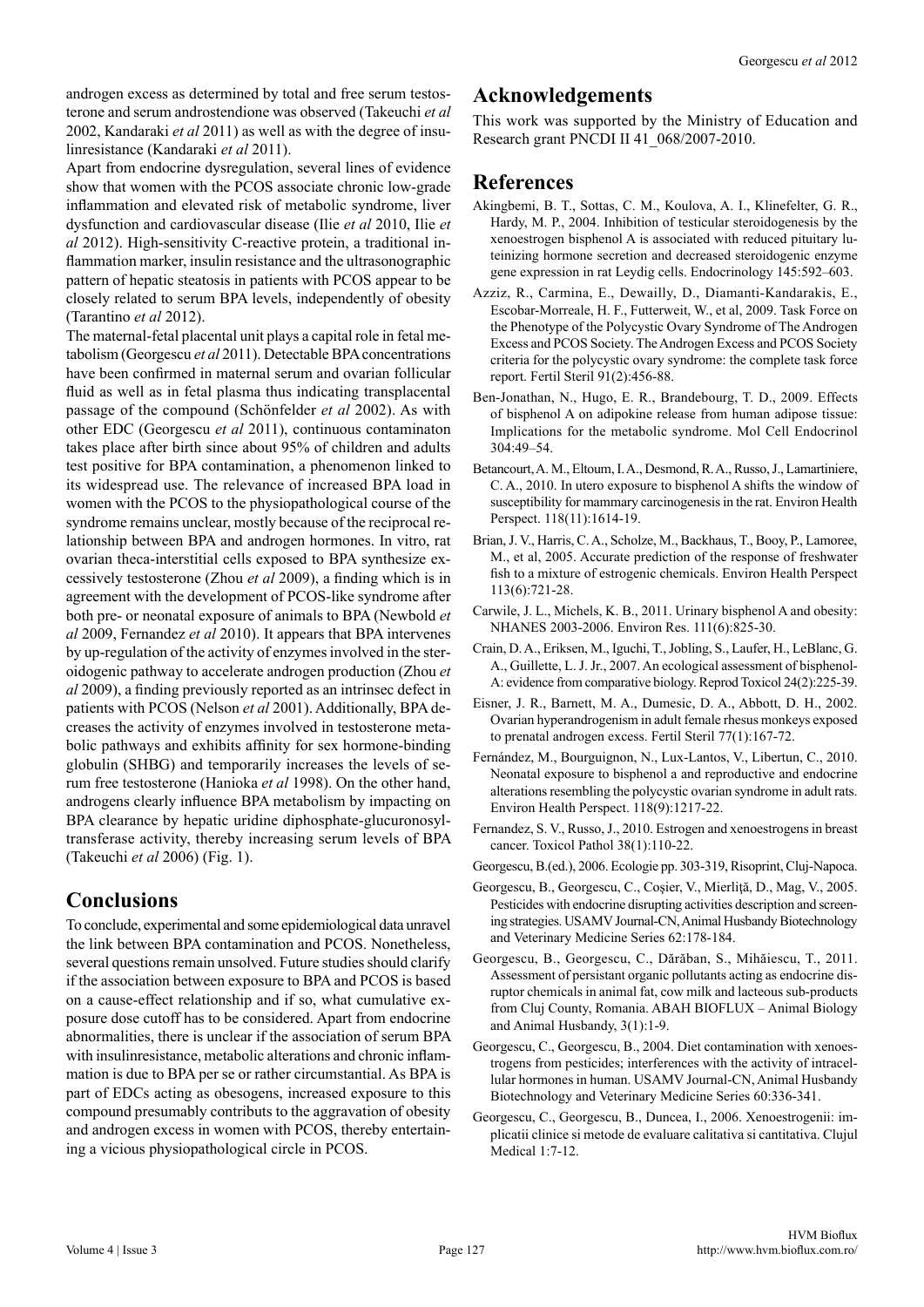- Georgescu, C., Georgescu, B., Mihu, D., Porumb, C., Duncea, I., 2011. Relationships of umbilical and maternal adiponectin, resistin and osteoprotegerin to maternal and newborn anthropometric characteristics. Acta Endo (Buc) 7(1):11-22.
- Georgescu Pepene, C., 2011. Androgen excess as a major determinant of cardiovascular risk in women: evidence from the polycystic ovary syndrome. Acta Endo (Buc) 7:529-534.
- Hanioka, N., Jinno, H., Nishimura, T., Ando, M., 1998. Suppression of male-specific cytochrome P450 isoforms by bisphenol A in rat liver. Arch Toxicol 72:387–394.
- Hugo, E. R., Brandebourg, T. D., Woo, J. G., Loftus, J., Alexander, J. W, Ben-Jonathan, N., 2008. Bisphenol A at environmentally relevant doses inhibits adiponectin release from human adipose tissue explants and adipocytes. Environ Health Perspect 116:1642–7.
- Ilie, I. R., Georgescu, C. E., Marian, I., Mocan, T., Hazi, G., Dragotoiu, Gh., et al, 2011. The polycystic ovary syndrome (PCOS) status and cardiovascular risk in women. Centr Eur J Med 6(1):64-75.
- Ilie, I. R., Marian, I., Mocan, T., Ilie, R., Mocan, L., Duncea, I., Pepene, C. E., 2012. Ethinylestradiol30μg-drospirenone and metformin: could this combination improve endothelial dysfunction in polycystic ovary syndrome? BMC Endocr Disord. 12:9. doi:10.1186/1472-6823-12-9.
- Iwamuro, S., Yamada, M., Kato, M., Kikuyama, S., 2006. Effects of bisphenol A on thyroid hormone-dependent up-regulation of thyroid hormone receptor alpha and beta and down-regulation of retinoid X receptor gamma in Xenopus tail culture. Life Sci 79(23):2165-71.
- Kandaraki, E., Chatzigeorgiou, A., Livadas, S., Palioura, E., Economou, F., Koutsilieris, M., et al, 2011. Endocrine disruptors and polycystic ovary syndrome (PCOS): elevated serum levels of bisphenol A in women with PCOS. J Clin Endocrinol Metab 96(3):E480-4.
- Lang, I. A., Galloway, T. S., Scarlett, A., Henley, W. E., Depledge, M., Wallace, R. B., Melzer, D., 2008. Association of urinary bisphenol A concentration with medical disorders and laboratory abnormalities in adults. J Am Med Assoc 300:1303–1310.
- Legler, J., Zeinstra L. M., Schuitemaker, F., Lanser, P. H., van der Burg B., 2002. Comparison of in vivo and in vitro reporter gene assays for short-term screening of estrogenic activity. Environ Sci Technol 36(20):4410-4415.
- Lindholst, C., Pedersen, S. N., Bjerregaard, P., 2001. Uptake, metabolism and excretion of bisphenol A in the rainbow trout (Oncorhynchus mykiss). Aquat Toxicol 1;55(1-2):75-84.
- Lozada, K. W., Keri, R. A., 2011. Bisphenol A Increases Mammary Cancer Risk in Two Distinct Mouse Models of Breast Cancer. Biol Reprod 85(3): 490–497.
- Mandich, A., Bottero, S., Benfenati, E., Cevasco, A., Erratico, C., Maggioni, S., et al, 2007. In vivo exposure of carp to graded concentrations of bisphenol A. Gen Comp Endocrinol 153(1-3):15-24.
- Melzer, D., Osborne, N. J., Henley, W. E., Cipelli, R., Young, A., Money, C., et al, 2012. Urinary bisphenol A concentration and risk of future coronary artery disease in apparently healthy men and women. Circulation. 27;125(12):1482-90.
- Nelson, V. L., Qin, K. N., Rosenfield, R. L., Wood, J. R., Penning, T. M., Legro, R. S., et al, 2001. The biochemical basis for increased testosterone production in theca cells propagated from patients with polycystic ovary syndrome. J Clin Endocrinol Metab 86:5925–5933.
- Newbold, R. R., Jefferson, W. N., Padilla-Banks, E., 2009. Prenatal exposure to Bisphenol A at environmentally relevant doses adversely affects the murine female reproductive tract later in life. Environ Health Perspect 117:879–885.
- Oehlmann, J., Schulte-Oehlmann, U., Kloas, W., Jagnytsch, O., Lutz, I., Kusk, K. O., et al, 2009. A critical analysis of the biological impacts of plasticizers on wildlife. Philos Trans R Soc Lond B Biol Sci 364(1526):2047–2062.
- Padmanabhan, V., Sarma, H. N., Savabieasfahani, M., Steckler, T. L., Veiga-Lopez, A., 2010. Developmental reprogramming of reproductive and metabolic dysfunction in sheep: native steroids vs. environmental steroid receptor modulators. Int J Androl 33(2):394-404.
- Pepene, C. E., Ilie, I. R., Marian, I., Duncea, I., 2011. Circulating osteoprotegerin and soluble receptor activator of NFKB ligand in polycystic ovary syndrome: relationships to insulin resistance and endothelial dysfunction. Eur J Endocrinol 164(1): 61-68.
- Sempere, L. F., Christensen, M., Silahtaroglu, A., Bak, M., Heath, C.V., Schwartz, G., et al, 2007. Altered MicroRNA expression confined to specific epithelial cell subpopulations in breast cancer. Cancer Res 67(24):11612-20.
- Schmidt, J., Landin-Wilhelmsen, K., Brännström, M., Dahlgren, E., 2011. Cardiovascular disease and risk factors in PCOS women of postmenopausal age: a 21-year controlled follow-up study. J Clin Endocrinol Metab 96(12):3794-803.
- Swedenborg, E., Rüegg, J., Mäkelä, S., Pongratz, I., 2009. Endocrine disruptive chemicals: mechanisms of action and involvement in metabolic disorders. J Mol Endocrinol 43(1):1-10.
- Schönfelder G., Wittfoht, W., Hopp H, Talsness C. E., Paul, M., Ibrahim, C., 2002. Parent bisphenol A accumulation in the humanmaternalfetal-placental unit. Environ Health Perspect 110(11):703-07.
- Takayanagi, S., Tokunaga, T., Liu, X., Okada, H., Matsushima, A., Shimohigashi, Y., 2006. Endocrine disruptor bisphenol A strongly binds to human estrogen-related receptor gamma (ERRgamma) with high constitutive activity. Toxicol Lett 167:95-105.
- Takeuchi, T., Tsutsumi, O., 2002. Serum bisphenol a concentrations showed gender differences, possibly linked to androgen levels. Biochem Biophys Res Commun 15;291(1):76-8.
- Takeuchi, T., Tsutsumi, O., Ikezuki, Y., Kamei, Y., Osuga, Y., Fujiwara, T., et al, 2006. Elevated serum bisphenol A levels under hyperandrogenic conditions may be caused by decreased UDP-glucuronosyltransferase activity. Endocr J 53:485–491.
- Tarantino, G., Valentino, R., Di Somma, C., D'Esposito, V., Passaretti, F., Pizza, G., et al, 2012. Bisphenol A in Polycystic Ovary Syndrome and its Association with Liver-Spleen Axis. Clin Endocrinol (Oxf). doi: 10.1111/j.1365-2265.2012.04500.x.
- Taxvig, C., Dreisig, K., Boberg, J., Nellemann, C., Schelde, A.B., Pedersen, D., et al, 2012. Differential effects of environmental chemicals and food contaminants on adipogenesis, biomarker release and PPARγ activation. Mol Cell Endocrinol 25;361(1-2):106-15.
- Thomas, P., Dong, J., 2006. Binding and activation of the seven-transmembrane estrogen receptor GPR30 by environmental estrogens: a potential novel mechanism of endocrine disruption. Journal of Steroid Biochemistry and Molecular Biology 102:175–179.
- Vandenberg, L. N., Maffini, M. V., Wadia, P. R., Sonnenschein, C., Rubin, B. S., Soto, A.M., 2007. Exposure to environmentally relevant doses of the xenoestrogen bisphenol-A alters development of the fetal mouse mammary gland. Endocrinology 148(1):116-27.
- Wang, T., Li, M., Chen, B., Xu, M., Xu, Y., Huang, Y., et al, 2012. Urinary bisphenol A (BPA) concentration associates with obesity and insulin resistance. J Clin Endocrinol Metab 97(2):E223-27.
- Wang, J., Sun, B., Hou, M., Pan, X., Li, X., 2012. The environmental obesogen bisphenol A promotes adipogenesis by increasing the amount of 11β-hydroxysteroid dehydrogenase type 1 in the adipose tissue of children. Int J Obes (Lond) doi: 10.1038/ijo.2012.173.
- Wetherill, Y. B., Akingbemi, B. T., Kanno, J., McLachlan, J. A., Nadal, A., Sonnenschein, C., et al, 2007. In vitro molecular mechanisms of bisphenol A action. Reprod Toxicol 2007 24(2):178-98.
- Wild, S., Pierpoint, T., McKeigue, P., Jacobs, H., 2000. Cardiovascular disease in women with polycystic ovary syndrome at long-term follow-up: a retrospective cohort study. Clin Endocrinol (Oxf) 52(5):595-600.